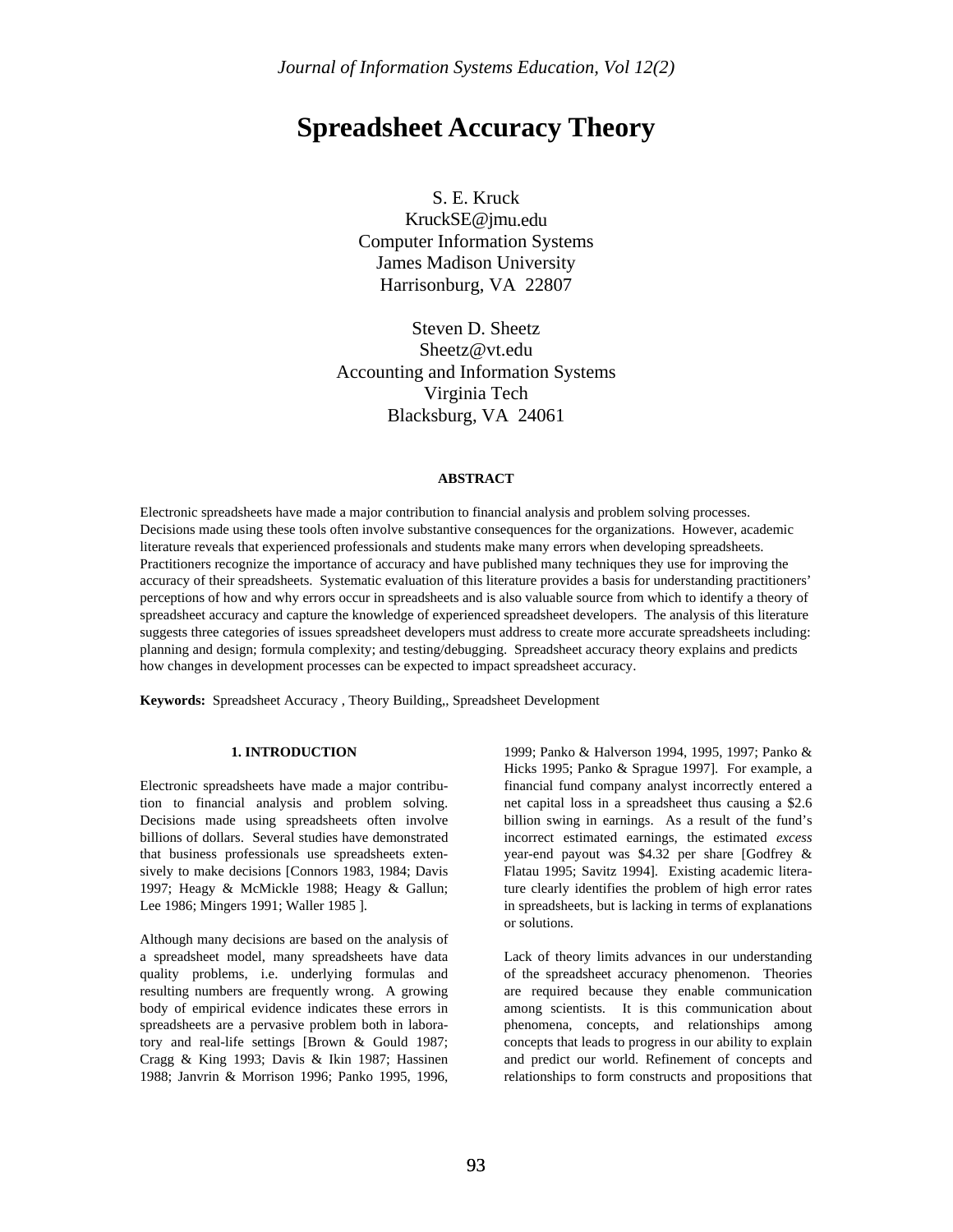specify causal relationships among constructs is the language of science. In other words, theory identifies "what" is the topic or problem addressed along with the "how," "when," and "why" that explain the scientist's understanding of the world. Our goal is to use the academic and practitioner work related to spreadsheet accuracy to build a theory that explains this phenomenon. Theory building consists of creating or building new theories to explain known but previously unexplained empirical results [Godfrey & Flatau 1995; Savitz 1994].

This paper proposes a theory where one did not previously exist. The goal of spreadsheet theory is to explain how spreadsheet errors are made. Investigating this will provide practitioners with the knowledge to improve spreadsheet quality and researchers with a framework for systematically evaluating the difficulties of developing spreadsheets. The following section presents a review of the empirical literature on spreadsheet accuracy. Next, the methodology section explains how a large number of practitioner articles were used to derive the theory of spreadsheet accuracy. The resulting theory section presents the constructs and propositions of the theory, and the discussion section evaluates the constructs and propositions in terms of the theoretical ideas of utility, validity, falsifiablity, and parsimony.

#### **2. LITERATURE REVIEW**

Spreadsheets have been one of the most highly used computer applications in business over last 20 years [Connors 1983, 1984; Lee 1986; Zhao 1997]. They are used for many different applications that are essential for business, such as budgets, forecasting production, financial modeling, workpaper generation, cost/benefit analysis, foreign exchange analysis, assets and liability management, determining rate of return on investments, mathematical modeling, analyzing scientific and engineering data, projecting market penetration, and evaluating the feasibility of divestitures, acquisitions, and mergers. Subsequently, spreadsheet development skills are among the most highly sought after skills by employers [Davis 1997; Heagy & McMickle 1988; Heagy & Gallun 1994; Waller & Gallun 1985; Zhao 1997].

Spreadsheets are clearly important due to the frequency of use and demand for spreadsheet skills. The problem is that spreadsheets contain errors, which leads to poor quality and costly decisions. The existence of substantive errors has been demonstrated empirically in many studies [Brown & Gould 1987; Cragg & King 1993; Davis & Ikin 1987; Hassinen 1988; Janvrin & Morrison 1996; Panko 1995, 1996, 1999; Panko & Halverson 1994, 1995, 1997; Panko &

Hicks 1995; Panko & Sprague 1997]. However, no theory has emerged to provide for evaluating techniques purported to increase the accuracy of spreadsheets. This section provides a discussion of the academic literature demonstrating the high error rates both in laboratory and real-world settings.

**Empirical Evidence of Spreadsheet Errors** Empirical evidence obtained from studies involving experienced professionals and students documents the existence of data quality problems in spreadsheets [Brown & Gould 1987; Cragg & King 1993; Davis & Ikin 1987; Hassinen 1988; Janvrin & Morrison 1996; Panko 1995, 1996, 1999; Panko & Halverson 1994, 1995, 1997; Panko & Hicks 1995; Panko & Sprague 1997]. These studies reveal unacceptably high error rates in both in practice and the laboratory settings.

Brown and Gould (1987) found that 44% of the experimental spreadsheets developed by IBM professionals with 1 to 5 years of experience contained errors. The subjects perceived the three test problems as more simple than their typical spreadsheet developed at work. The development process followed by most participants included little time for planning the spreadsheet. Brown and Gould observed that the 44% error rate may understate the true error rate due to the well-defined nature of the experimental problems versus the often ill-defined and unstructured nature of real-world problems.

Davies and Ikin (1987) studied 19 working business spreadsheets from ten organizations. The spreadsheets supported essential business activities of project and product costing, budget, payroll, loan calculations, and investment analysis. Only five (26%) worksheets were considered error free and four (21%) of the spreadsheets contained "major" errors including: an error of seven million dollars; multiple exchange rates for the Australian dollar within the same time period; and negative units in the current stock account. The remaining spreadsheets (53%) were considered "inadequate and extremely prone to accidental errors" in actual real-world usage. For example, several spreadsheets contained no text or labels to aid the user, i.e., they consisted of only numbers and formulas.

Another study of 20 working spreadsheets from ten companies discovered a 25% error rate, even though the spreadsheets had gone through a formal testing process [Cragg & King 1993]. Although a 25% error rate is substantial, it may actually understate the true error rate of the sample spreadsheets because examination time was limited to two hours per spreadsheet. The actual size of the examined spreadsheets ranged from 150 to 10,000 cells.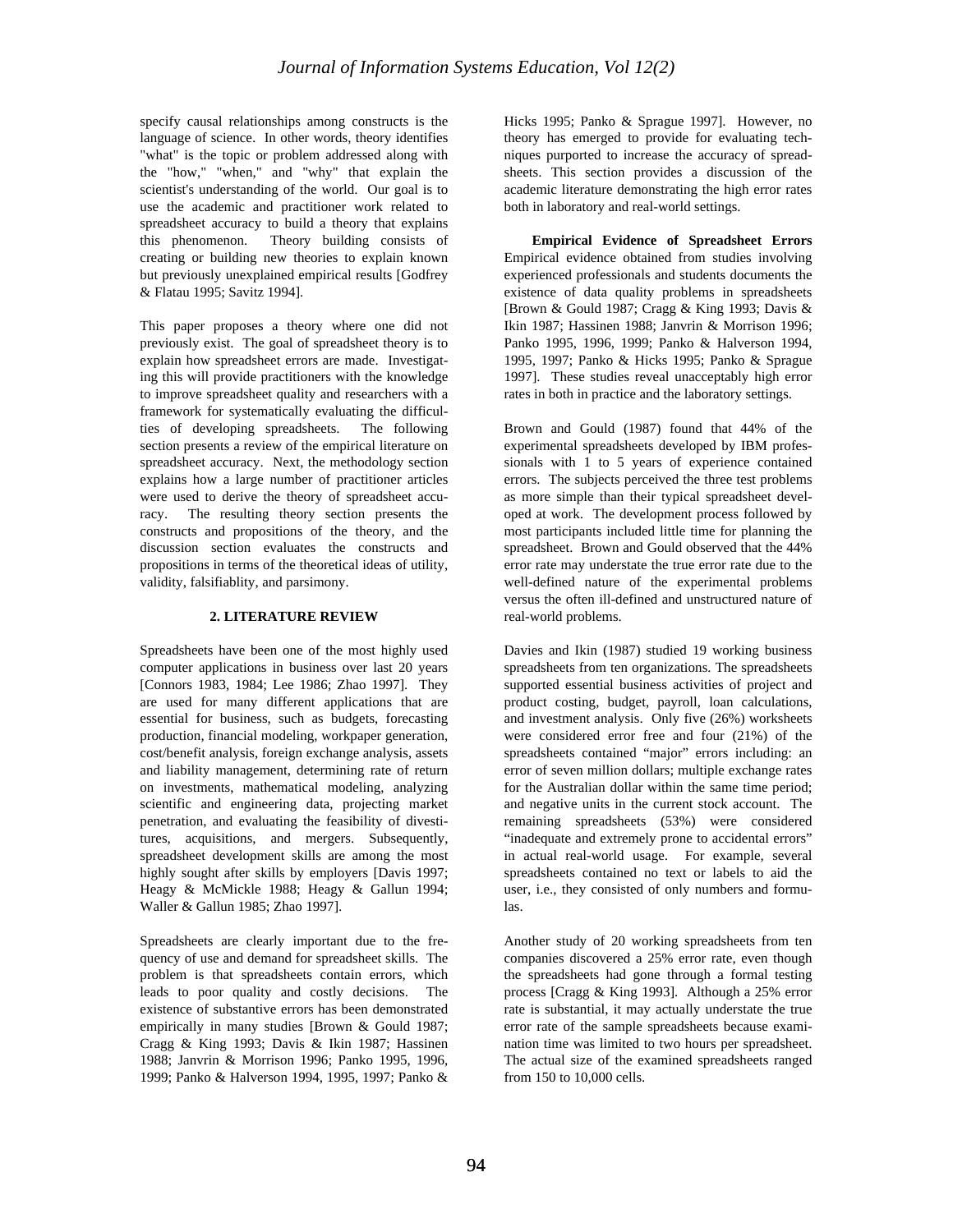Panko and Halverson (1994) found spreadsheet error rates of 81%, 71%, and 50% for individuals working alone, groups of two, and groups of four, respectively. The average number of cells with errors were 1.96, 1.24, and .50 respectively. Students working in groups of four made significantly fewer errors than students working alone ( $p = .039$ ). However, there was no significant difference between working alone and working in groups of two, or between groups of two and groups of four. Panko and Halverson (1995) had similar results of high error rates and significant differences between individuals and groups with more experienced students and simplified test problems. Another study by Panko and Halverson (1997) also found similar results with more experienced students of differing majors. Students working alone had an error rate of 79%, groups of two had an error rate of 78% and groups of four had an error rate of 64%. Students working alone had significantly higher number of errors than those working in groups of four  $(p < .00)$ . Cell error rates were 2.36, 1.61, .82 respectively. No differences due to students' major existed between treatment groups.

In practice, spreadsheet developers are not in the laboratory. Panko (1996) allowed some subjects to work at home. He found that 38% of the subjects who worked at home had errors in their spreadsheets: whereas, only 30% of the participants who worked in the lab had errors. It seems that substantive error rates exist in many situations.

Panko and Halverson (1996) also studied the effect of experience on spreadsheet error rates. A group of MBA students averaging 630 hours of experience developing and debugging spreadsheets were compared to two groups of novices, one group of MBA students with little experience and one group of undergraduates. The undergraduate novices had significantly higher error rates in their spreadsheets than the experienced MBA students, i.e., 79% with an average cell error rate of 5.6% versus 57% with an average cell error rate of .9%, respectively. Fiftyseven percent of the spreadsheets developed by the combined groups of all MBA students contained substantial errors. There was not a significant difference in error rates between novice and experienced MBA students.

Panko and Sprague (1997) studied the impact of explicit testing and debugging activities as part of spreadsheet development. The undergraduate students with the debugging treatment with 37% of spreadsheets with errors were not significantly different than the combined MBA group's error rate of  $30\%$  (p = .223). That is, statistical differences that existed in Panko and associates' previous studies were not found in this study, presumably due to the debugging activities. However, the error rates were substantively lower than those in previous studies that used the same simplified experimental task.

Janvrin and Morrison (1996) conducted experiments specifically looking at the impact of explicit testing and design activities associated with spreadsheet linking errors. The first experiment provided all the experimental groups of individual student developers with a template with which to test their solution. Janvrin and Morrison then examined the impact of design activities by requiring the treatment group to model their spreadsheets using data flow diagramming techniques. The treatment group had a 7% linking error rate, while the ad hoc development group had a 14% linking error rate. These rates are lower than in previous studies, but are high because the participants had an example paper solution showing all the correct numeric values and only linking errors were considered.

Janvrin and Morrison (1996) had another group of participants work from a single check figure to test their spreadsheets. The treatment group performed spreadsheet design activities by completing data flow diagrams before working on the computer. The percentage of linking errors increased to 18% for the control group and to 9% for the treatment group. These results suggest that design activities, e.g., using data flow diagramming techniques, can decrease spreadsheet errors. Similarly, testing activities may influence spreadsheet accuracy, e.g., comparing to examples or check figures may help developers reduce the number of spreadsheet errors.

The above studies on spreadsheet errors are summarized in Table 1. These studies demonstrate that spreadsheet error rates range from 7% to 81%. These high error rates are found under experimental and practical settings with both professionals and students.

These previous studies identify three key beliefs of researchers that are relevant to a theory of spreadsheet accuracy. First, Panko and associates demonstrate that as problem complexity is reduced, the number of spreadsheets with errors also is reduced. This may be due to the simplified nature of the resulting formulae required to complete the spreadsheet accurately. Second, both Panko and Sprague (1997) and Janvrin and Morrison (1996) conduct studies that provide students with explicit instructions for testing of their spreadsheets. The results of these studies suggest that this simple procedure could improve accuracy. Third, Janvrin and Morrison (1996) show that an explicit spreadsheet design process impacts accuracy. It is not clear how the persistent findings of the effects of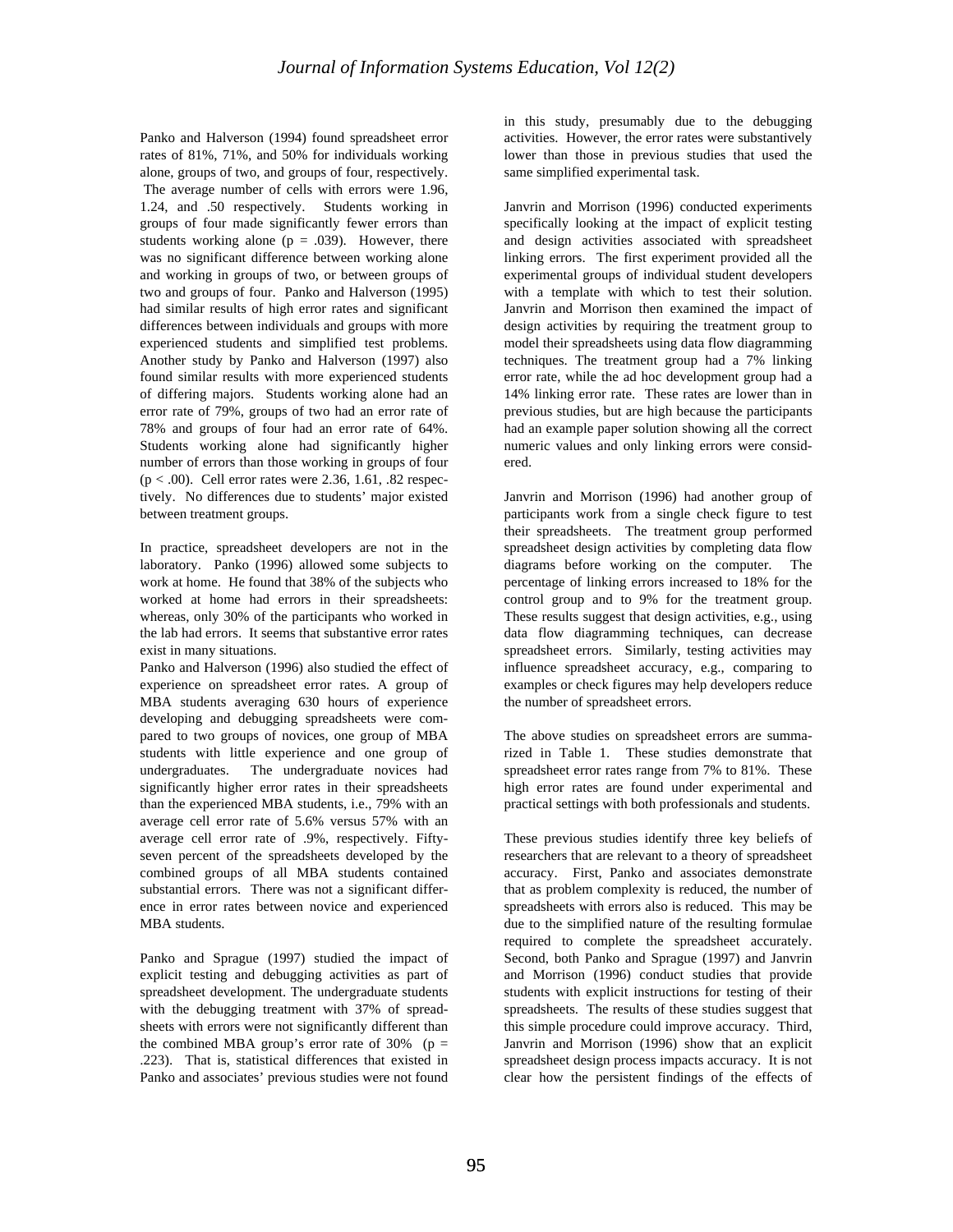| Author(s)             | <b>Year</b> | <b>Participants</b>                                                         | $%$ of<br><b>Spreadsheets</b><br>w/Errors |
|-----------------------|-------------|-----------------------------------------------------------------------------|-------------------------------------------|
| Brown & Gould         | 1987        | <b>IBM</b> employees                                                        | 44%                                       |
| Davis & Ikin          | 1987        | Live/real company spreadsheets                                              |                                           |
|                       |             | --major errors                                                              | 21%                                       |
|                       |             | --inadequate & extremely error prone                                        | 53%                                       |
| Hassinen              | 1988        | Novice students:                                                            |                                           |
|                       |             | -- working on computer                                                      | 48%                                       |
|                       |             | -- working with paper & pencil                                              | 55%                                       |
| Cragg & King          | 1993        | Live/real company spreadsheets                                              | 25%                                       |
| Panko & Halverson Jr. | 1994        | <b>Business students:</b>                                                   |                                           |
|                       |             | -- working alone                                                            | 81%                                       |
|                       |             | -- working in groups of 2                                                   | 71%                                       |
|                       |             | -- working in groups of 4                                                   | 50%                                       |
| Panko & Halverson Jr. | 1995        | Accounting students                                                         | 68%                                       |
|                       |             | General business students working alone                                     | 82%                                       |
|                       |             | General business students working in groups of 3                            | 27%                                       |
| Janvrin & Morrison    | 1996        | Upper- $\&$ masters-level accounting $\&$ business administration students: |                                           |
|                       |             | --ad hoc development group                                                  | 14%*                                      |
|                       |             | --structured systems group                                                  | 7%                                        |
| Janvrin & Morrison    | 1996        | Upper- $\&$ masters-level accounting $\&$ business administration students: |                                           |
|                       |             | --ad hoc development group                                                  | 18%**                                     |
|                       |             | --structured systems group                                                  | 9%**                                      |
| Panko                 | 1996        | MIS upper-division undergraduates:                                          |                                           |
|                       |             | -- working at home                                                          | 38%                                       |
|                       |             | -- working in laboratory                                                    | 30%                                       |
| Panko & Halverson     | 1996        | <b>MBA</b> students                                                         | 57%                                       |
|                       |             | Non-accounting & -finance upper-division undergraduates                     | 79%                                       |
| Panko & Halverson Jr. | 1997        | Business students:                                                          |                                           |
|                       |             | -- working alone                                                            | 79%                                       |
|                       |             | -- working in groups of 2                                                   | 78%                                       |
|                       |             | -- working in groups of 4                                                   | 64%                                       |
|                       |             | Accounting & finance students                                               | 65%                                       |
| Panko & Sprague Jr.   | 1997        | Undergraduate students                                                      | 37%                                       |
|                       |             | <b>Inexperienced MBA</b> students                                           | 35%                                       |
|                       |             | <b>Experienced MBA</b> students                                             | 24%                                       |

\* paper template of solution provided \*\* check figure provided

TABLE 1 - Summary of Studies of Spreadsheet Errors

group work might be incorporated into a theory of spreadsheet accuracy. Perhaps group members could complete multiple versions of spreadsheets then check them against each other. However, we are focused on the individual developer, as we believe it is appropriate unit of analysis for translating these findings into a theory that will be useful in practice.

#### **2.3 Evidence of Spreadsheet Errors in Practice**

Relatively few incidents of spreadsheet errors are made public and these are usually not revealed by choice. Some companies are hesitant to reveal errors due to embarrassment and concern for their corporate image. Others fear legal or financial repercussions of making errors public [Edge & Wilson 1990; Godfrey & Flatau 1995; How personal computers can trip up executives 1984; Knight 1992; Krull 1989]. However, several incidents of spreadsheet errors have reached the press.

One example included a very large capital budget planning spreadsheet from a major corporation. It contained almost 4,000 cells, divided among 19 sub-modules, with an average of 203 cells per module (ranging from 46 to 667 cells per module) [Panko & Hicks 1995]. The spreadsheet was developed by team of four and inspected by a team of three. During an audit for errors, a total of 45

errors were discovered in five of the 19 modules. This

translates into a module error rate of 26%. Two of the modules consisting of 391 and 667 cells had 16 errors each, i.e., an average of 5% of the cells in those modules. This example demonstrates even spreadsheets that are developed by a team and then audited by other professionals may still contain errors when modeling complex business situations.

An incident highly publicized due to legal action involved a construction company. When preparing a bid the controller added a row to include additional overhead of \$254,000 but failed to check whether or not this row was included in the formula that totaled the column. This caused the firm to underestimate the cost of the \$3 million project, resulting in a large financial loss [Cragg & King 1993; Edge & Wilson 1990; Floyd Walls & Marr 1995; Hayden & Peters 1989; Kee & Mason 1988; Schultheis & Sumner 1994; Simkin 1987; Stone & Black 1989].

#### TABLE 2- Summary of Practitioners and

| Author(s)                                    | Number of<br><b>Techniques</b><br><b>Mentioned</b> | Design &<br><b>Planning</b> | <b>Formula</b><br>Complexity | Testing &<br><b>Debugging</b> |
|----------------------------------------------|----------------------------------------------------|-----------------------------|------------------------------|-------------------------------|
| <b>AICPA</b>                                 | 15                                                 | X                           | $\overline{X}$               | X                             |
| Alexander, R. A.                             | $\overline{7}$                                     | X                           | X                            | X                             |
| Amoroso, D.                                  | 11                                                 | X                           | X                            | X                             |
| Anderson, K., & Bernard, A.                  | 12                                                 | X                           | X                            | X                             |
| Bissell, J. L.                               | 10                                                 | X                           |                              | X                             |
| Bromley, R. G.                               | 16                                                 | X                           | X                            | X                             |
| Carlberg, C.                                 | $\mathbf{1}$                                       |                             |                              | X                             |
| Chan, W.                                     | 10                                                 | X                           | X                            | X                             |
| Dhebar, A.                                   | 5                                                  | X                           | X                            | X                             |
| Edge, W. R., & Wilson, E. J. G.              | 13                                                 | X                           |                              | X                             |
| Fleenor, W. C., & Crain, J. L.               | 14                                                 | X                           | X                            | X                             |
| Floyd, B. D., Walls, J., & Marr, K.          | 3                                                  | X                           |                              | X                             |
| Freeman, D.                                  | 8                                                  | X                           | X                            | X                             |
| Grupe, F.                                    | $\overline{7}$                                     | X                           | X                            | X                             |
| Grushcow, J.                                 | 5                                                  |                             | X                            | X                             |
| Hassinen, K.                                 | 5                                                  | X                           | X                            | X                             |
| Hassinen K., Sajaniemi, J., & Vaisanen, J.   | 3                                                  | X                           | X                            |                               |
| Hayden, R. L., & Peters, R. M.               | 10                                                 | X                           | X                            | X                             |
| Jones, J. M.                                 | $\mathbf{1}$                                       | X                           |                              |                               |
| Kee, R. C., & Mason, Jr, J. O.               | 9                                                  | X                           |                              | X                             |
| Kiely, T.                                    | $\overline{4}$                                     | X                           |                              | X                             |
| Krull, A.                                    | 1                                                  |                             |                              |                               |
| Marcella, A., Jr.                            | 6                                                  | X                           |                              | X                             |
| Marchand, M. G.                              | 1                                                  |                             |                              | X                             |
| Miller, S. E.                                | $\overline{7}$                                     | X                           | X                            | X                             |
| Pearson, R.                                  | $\overline{4}$                                     |                             |                              | X                             |
| Pratt, M. J., & Coy, D.                      | 10                                                 | X                           | X                            | X                             |
| Ronen, B., Palley, M. A., & Lucas, Jr. H. C. | 7                                                  | X                           | X                            | X                             |
| Savage, H. M.                                | 7                                                  | X                           | X                            | X                             |
| Savage, S.                                   | 3                                                  | X                           |                              | X                             |
| Schultheis, R., & Sumner, M.                 | 5                                                  | X                           |                              | X                             |
| Simkin, M. G.                                | 14                                                 | X                           |                              | X                             |
| Stang, D.                                    | 14                                                 | X                           | X                            |                               |
| Watt, P.                                     | 8                                                  | X                           | X                            | X                             |
| Wittig, G. R.                                | 1                                                  | X                           |                              |                               |
| Yoon, Y.                                     | 5                                                  | X                           | X                            |                               |
| <b>Total Techniques</b>                      | 262                                                | 31                          | 21                           | 30                            |

Techniques Mentioned

Another publicized case of spreadsheet errors involved the year-end distribution of the financial fund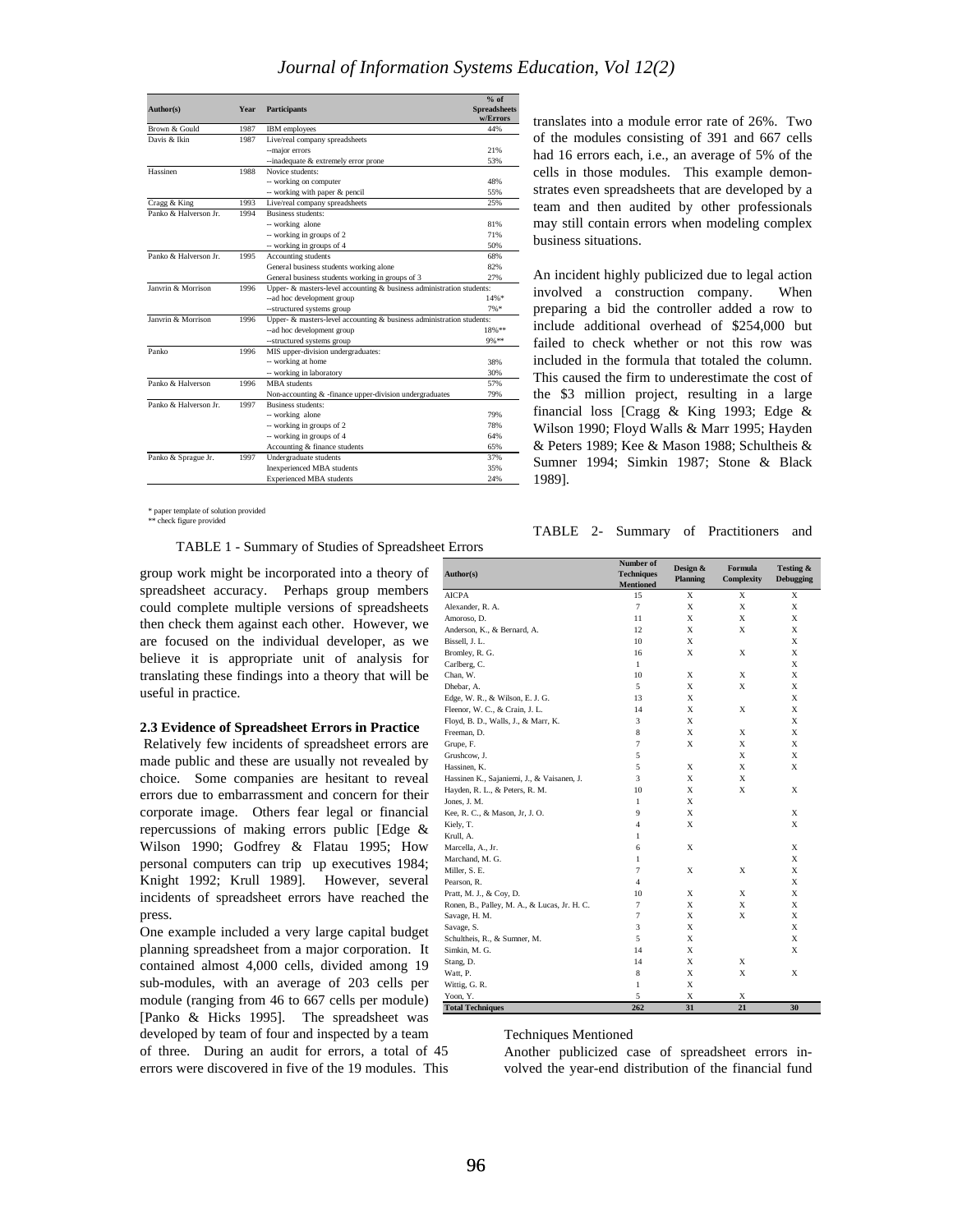mentioned above. An employee entered a plus sign, rather than a minus sign, to cause a \$2.6 billion swing in earnings. The net asset value of the fund fell 4.4% from the time of the mistake until it was corrected. It seems investor actions and confidence were impacted as many may have sold or waited to purchase the fund as a result of the estimates [Godfrey & Flatau 1995; Savitz 1994].

References to other spreadsheet errors exist but the companies involved have chosen to remain anonymous due to the negative publicity that arises from such errors. In one case, *The Wall Street Journal*  reported that a Dallas oil and gas company fired several executives due to a spreadsheet error that caused the firm to lose millions of dollars in an acquisition [Cragg & King 1993; Davis & Ikin 1987]. In another case, a chief operating officer working with two related spreadsheets of 15,000 cells underestimated the market for computer-aided design equipment for the manufacturing industry by \$36 million, due to rounding all spreadsheet figures to the nearest whole number. Thus, eliminating the inflation rate of six percent, i.e., 1.06 changed to 1 [How personal computers can trip up executives 1984; Krull 1989; Schultheis & Sumner 1994; Watt 1985]. In a final case, a senior consultant for a big five accounting firm identified 128 errors in four multi-billion dollar worksheets [Edge & Wilson 1990; Schultheis & Sumner 1994; Simkin 1987].

It is clear from this review of the literature that spreadsheets are essential to business and that problems exist in terms of spreadsheet accuracy. Researchers have endeavored to reveal and describe the phenomena of spreadsheet accuracy. Practitioners have published numerous articles describing their techniques for increasing spreadsheet accuracy, but there has been no aggregation of these techniques with the results of empirical research and no theory proposed to explain this phenomenon.

## **3. METHODOLOGY**

The procedures used to develop a theory of spreadsheet accuracy should include analysis of the academic literature and the views of practitioners. The views of practitioners are valuable to ensure the consistency of the theory with developing and using of spreadsheets in practice. That is, we believe such an approach will result in a theory that has utility and validity.

The preceding section presented a summary of the academic literature on the topic of spreadsheet accuracy. We analyzed the results of those studies to determine where error rates were different from study to study. Then we identified what was different about the treatments in studies that could have caused the observed changes. This approach resulted in a set of treatments or issues that appear to impact error rates. This set should include the constructs appropriate for a theory of spreadsheet accuracy. The combined works of Panko and associates are an exemplar of focusing over time and maintaining consistency across studies to describe a phenomenon. The result of their dedication enables our attempt at theory building.

Practitioners that depend upon the spreadsheets they develop have published many articles on techniques to decrease errors in spreadsheets. This group of enduser developers considers these techniques important enough to take the time and effort to share this knowledge with others, and to ask others to take time to read, understand, and use their technique. They consider these techniques to be the ones that helped them increase spreadsheet accuracy in their own spreadsheets. As theorists we value this work as containing not only practical guidance, but also the essence of the constructs and propositions that constitute a theory of spreadsheet accuracy. Indeed, if a theory is not capable of addressing the concerns of these people, it will not be perceived as either valid or useful.

The articles published by the practitioners were examined to identify the techniques recommended. In the overwhelming number of cases the authors of this literature have a common belief that the adoption of their techniques will decrease errors in spreadsheet models. Their efforts resulted in a total of 262 error reduction techniques, recommended by 36 authors. Considerable redundancy existed in the recommendations. Some of these error reduction techniques were cited only a few times whereas others were mentioned in more than half of the papers. The issues identified and their corresponding techniques represented 32 unique recommendations. Examples of the unique categories included planning ahead, not using constants in formulas, using range names, and tracing circular or error messages. Each individual reference to a category was tallied and totaled. Examples included documentation and organized layout were each referenced in more than 20 of the 38 articles. Graphing to visually check the data and repeating the data display with the formula were each referenced once.

After each technique was categorized, the categories were grouped into related topics. To develop the theory, the categories of techniques were classified into like or similar activities. For example, using cross-footing techniques cannot be checked until the spreadsheet model is designed. Similarly, limit proofs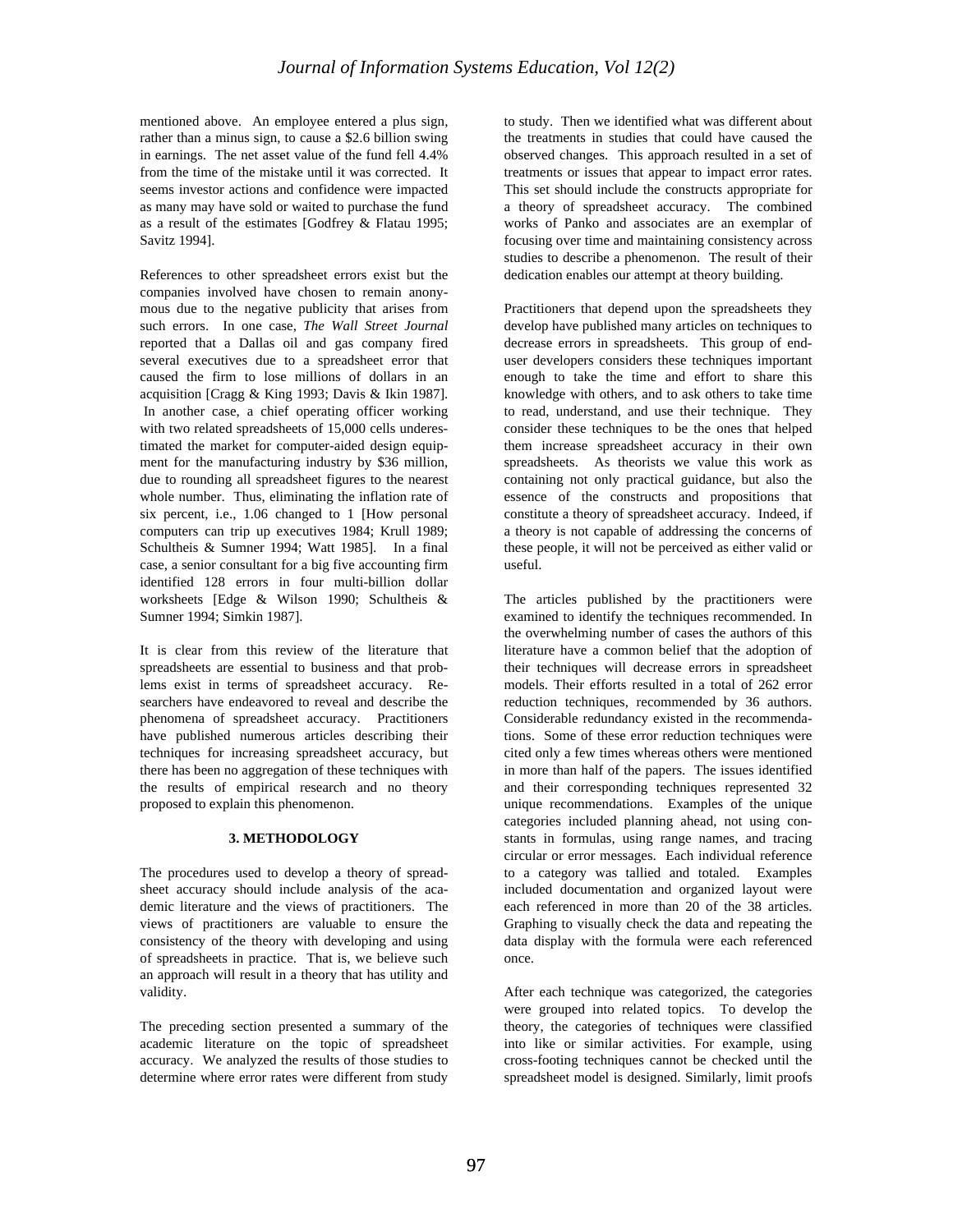cannot be checked until after spreadsheet numbers and formulas have been entered. Therefore, both of these techniques would usually be done after the model is created, often during some type of testing or error checking/testing phase, so they were placed into the same topic category.

The topic categories resulting from the merging process were used to define the constructs of the theory. The sorting and merging process resulted in three topic categories of similar techniques including: techniques for planning and designing spreadsheets; techniques for testing and debugging spreadsheets; and techniques for managing the complexity of formulas in spreadsheets. This analysis resulted in refining the 32 unique topics to define three constructs that represent the dominant themes present in the empirical and practitioner works. Table 2 shows the articles that provided the sample of techniques and whether the article recommended a technique associated with these constructs.

Spreadsheet accuracy was assumed to be the final essential construct of the theory. The techniques placed in the categories resulting from the merging process were then evaluated to determine their impacts on spreadsheet accuracy. These impacts were assertions that were often stated in the following manner: using this technique will help developers reduce the number of errors in their spreadsheets. Such statements identify the relationships among the constructs that were used to define the propositions of the theory.

## **4. RESULTING THEORY**

The comparison of the studies from the empirical literature revealed that treatments associated with design activity, problem complexity, and testing activity positively impacted error rates. That is, increases in design activity should increase accuracy, i.e., reduce errors as suggested by Janvrin and Morrison (1996). Similarly, Panko and Halverson (1996) suggest that simplifying the problem should reduce errors. This suggests three constructs that could be part of the theory and their potential impacts on the construct of spreadsheet accuracy, which could be propositions of the theory.

The similarity of the topic categories from sorting and merging and the empirical treatments that impacted error rates is striking. For example, data flow diagramming is a design technique that is consistent with planning and design category. The effect of the data flow diagramming treatment on error rates/spreadsheet accuracy also supports assertions about design and planning techniques recommended by the practitioners [Janvrin & Morrison 1996].

Testing and debugging also has been explicitly examined empirically with error rates impacted as expected [Galletta Abraham ElLouadi Leske Pollalis & Sampler 1993; Galletta Hartzel Johnson & Joseph 1996; Panko 1999; Panko & Sprague 1998]. Thus, these two constructs are consistent with both the empirical and practitioner literature.

The concepts of formula complexity identified by practitioners and the problem complexity manipulated empirically also are consistent. First, they have a similar inverse impact on accuracy. Decreasing formula complexity from the views of practitioners will increase accuracy. Similarly, decreasing the complexity of the problem has resulted in lower, but still substantive, error rates, i.e., increases in spreadsheet accuracy [Panko & Halverson 1994]. It seems reasonable that more complex problems result in more complex formulas, i.e., manipulating problem complexity also manipulates formula complexity, albeit not directly. However, the construct of problem complexity is problematic, because practitioners cannot control the complexity of the problems they must solve. Thus, a general theory that is applied across many problem domains should not include such a construct.

## **4.1 Constructs**

The constructs included in the theory are planning and design organization, formula complexity, testing and debugging assessment, and spreadsheet accuracy. The relationship between spreadsheet accuracy and the other constructs are described by three propositions.

 *Planning and Design:* The planning and design organization construct is defined as the degree to which the spreadsheet was laid out into an orderly and cohesive format. For example, net profit should follow income and expenses. In addition to the empirical academic research, 82% of the practitioners explicitly recommend engaging in spreadsheet design and planning to some degree. They identify a range of related activities from algorithm planning to module design to user interface planning techniques.

The most common design and planning recommendation was the need for developers to plan their spreadsheet development. Information systems developers have adopted a systems development life cycle (SDLC) approach to the development of information systems. Likewise, spreadsheet developers need an organized method for development of spreadsheets. Too many spreadsheets, including some that manipulate millions of dollars, are developed using ad hoc approaches. Such approaches have proven unreliable in the context of information systems development. Indeed the high error rates found in spreadsheets may be evidence of the failure of these ad hoc approaches.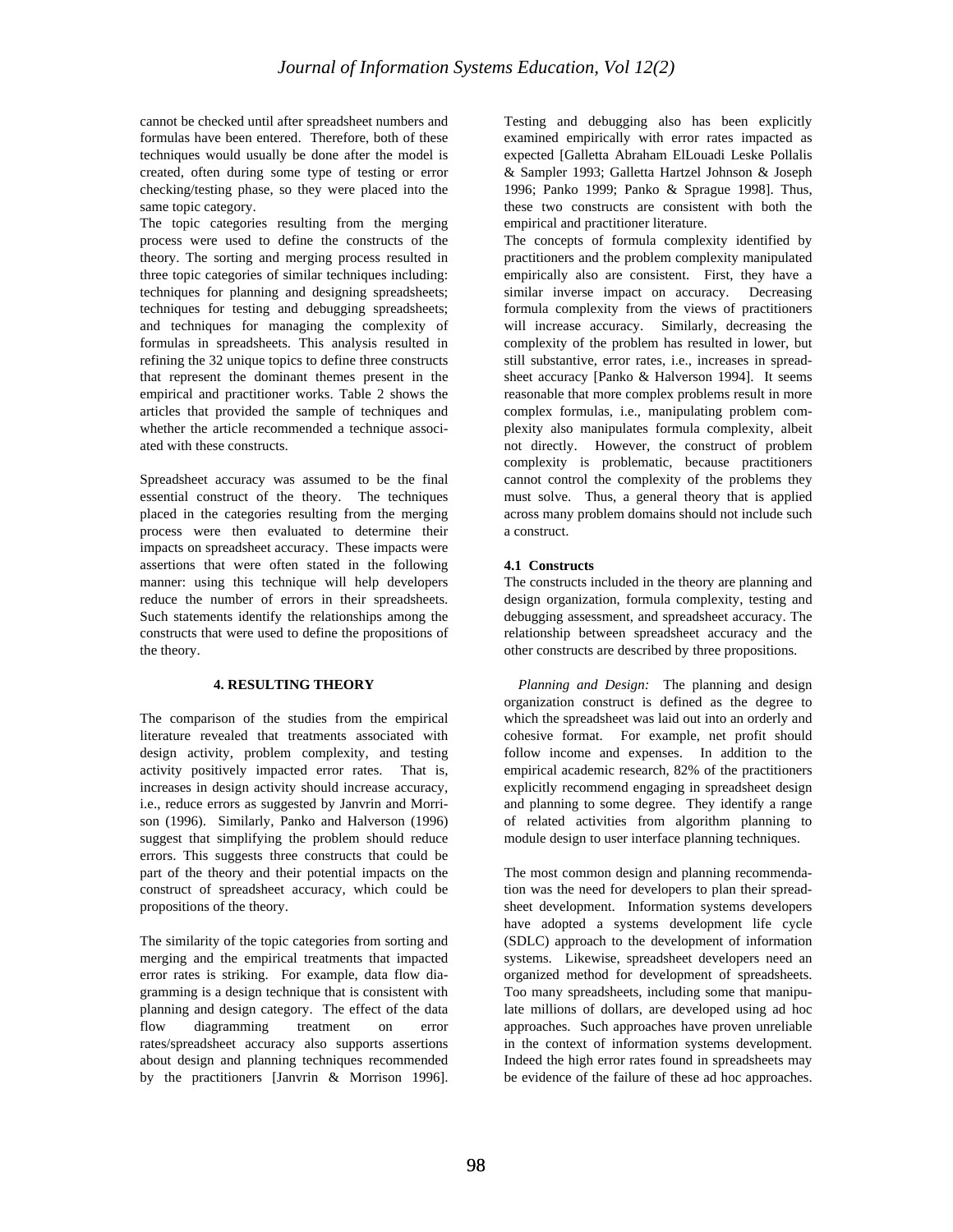Almost every author recommends a variation of planning, analysis, design, implementation, and maintenance. Table 2 indicates the practitioners that advocate these methods. Amoroso (1992) states the following:

Program development usually follows the systems development life cycle, which contains four steps: 1) planning, 2) analysis and design, 3) implementation, and 4) testing. … We all go through each of the development steps whether we realize it or not. It is better to explicitly plan for and effectively execute each activity. (Pg 222)

Hayden and Peters, as early as 1989, suggested using the SDLC to create spreadsheets and lists the steps as they relate to directly to spreadsheet development.

And "perhaps the most fundamental of all the steps related to design methodology is planning. Adequate time must be given to planning the spreadsheet before the computer is ever turned on! Impatience is probably the greatest trap of all" [Edge & Wilson 1990].

Algorithm planning and design involves ensuring that the solution technique is correct from a business perspective. Ronen, Palley, and Lucas (1989) further this idea as related to spreadsheets:

To minimize the probability and severity of a the problems…, the designer of a spreadsheet should be concerned with the following issues: 1) A spreadsheet should produce reliable results; the output it generates should be correct and consistent. 2) A spreadsheet should be capable of being audited….

The goal of this activity is not so much related to design or planning of the spreadsheet, but that making the facts, numbers, and equations necessary to solve the problem have been properly organized to get an accurate solution. Furthermore, "the well-being of your company may depend on the accuracy of your spreadsheet figures" [Hayden & Peters 1989].

Another important component of design and planning is organizing how the data and processing components of the spreadsheet will be managed. This involves a data design that includes separating data used as input into calculations from the data that is created as a result of the calculations and defining data capture or export procedures [Yoon 1995]. Processing components require design to provide a logical fit with elements of the algorithm and utilize the data design. Many authors recommend addressing these aspects of the spreadsheet before working with the computer. This common theme was explicitly captured by 24 of the 38 authors.

Data and process design are essential to ensure that the required numbers are available to the elements of the algorithm when needed. Freeman (1996) comments that "it takes just one small error--a single misplaced code--to produce wildly erroneous results. Such errors can be devastating because the data often are the foundation on which many organizations base their key decisions."

The final component of the design and planning construct involves the user interface. "Data entry area should be formatted for ease of entry. For example, if a number is to be entered as a whole number with one decimal place, a template showing XXX.X can be used to help guide the user" [Anderson & Bernard 1988]. Steward and Flanagan (1987) suggest "any critical assumptions and numbers contained within the model be exposed, highlighted and easy to modify when not appropriate for the next model." Many authors recognize the need to carefully consider this aspect of the spreadsheet. By considering the goals of the prospective user and evaluating multiple possible interfaces, developers can explicitly design labels and input data validation to dramatically reduce the potential for data entry errors. Bringing all the necessary values together to minimize user paging and scrolling should also influence perceived ease of use of the spreadsheet. Many practitioners suggested not to create user interfaces that are too large. Yoon (1995) describes:

It is easier and faster for human minds to digest a smaller block of information than a larger one…If you have to produce a big screen, regroup your data within the same screen and use subheadings. Adopt a divide-and-conquer approach in designing your model.

Predicting the goals of your user and designing the interfaces to help them accomplish these goals is essential for reducing data entry errors due to misunderstandings.

Data validation procedures also were highly recommended. For example, checking for zero values in cells used for division, checking for negative values in fields that should only have positive values [Anderson & Bernard 1988], comparing total purchase payments in the input area with the calculated purchased payments [Bissel 1986], checking range limits [Freeman 1996], and reviewing results that are impossible or unreasonable given the raw data [Pearson 1988] have all be recommended.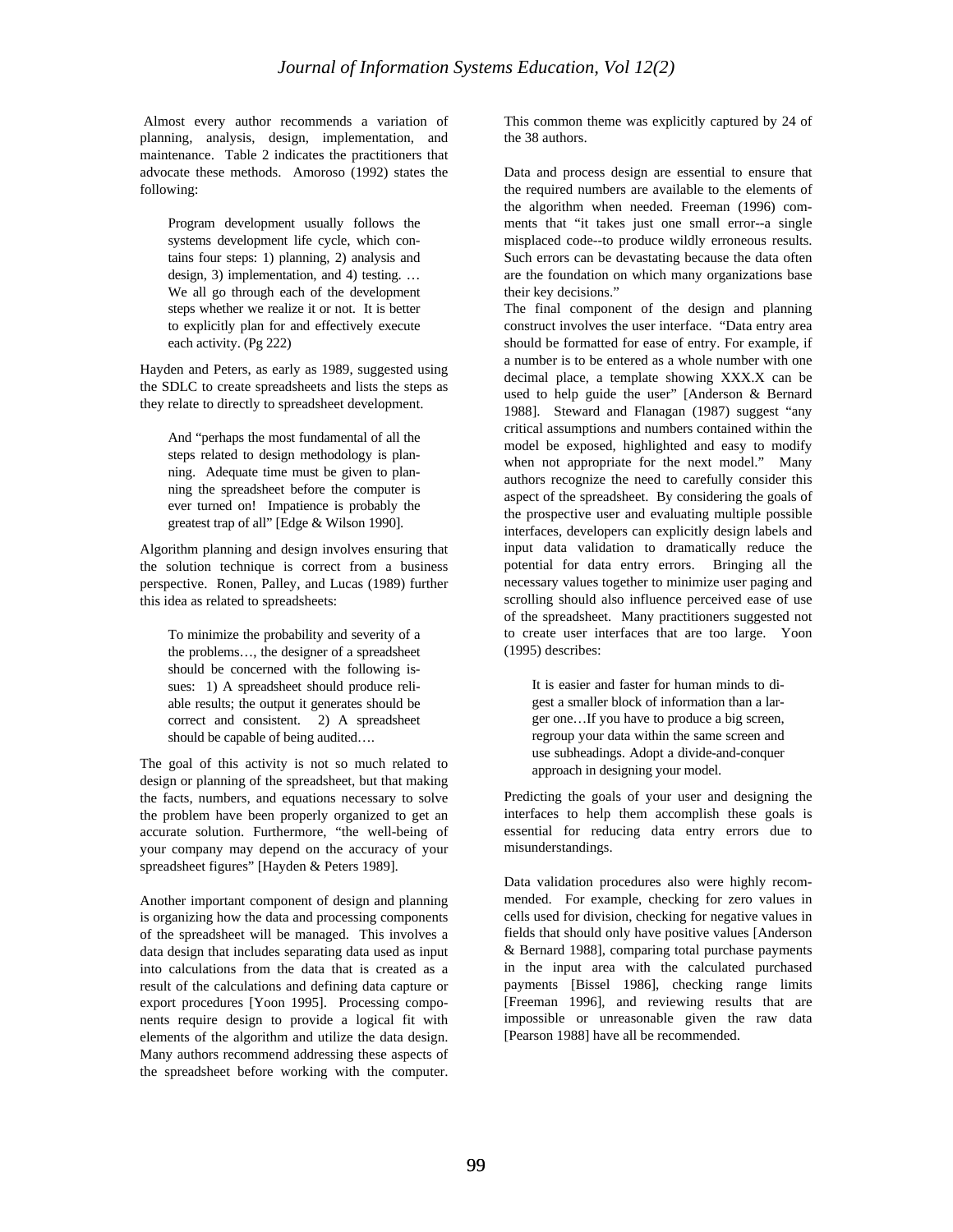Another common theme of the recommendations for design and planning of spreadsheets is the need for documentation of the spreadsheet. Documentation can be placed in additional sheets within a workbook or in remote cells of a worksheet. This documentation should include the descriptions of all data values used in the spreadsheet and their sources, and should identify the parts of the spreadsheet that are used by other spreadsheets. Most importantly, this documentation must be maintained as the spreadsheet is changed to deal with new requirements.

Potential measures of design and planning include many items such as the boolean (yes - at least some design and planing occurred, no - an ad hoc approach was followed), the total time spent on design activities, the number of design components generated, the extent that an SDLC approach was followed, or the correctness of the design components.

 *Formula Complexity:* Formula complexity is defined as the degree to which the formulae required in spreadsheet cells are difficult to understand. As shown in Table 2, 21 of the authors addressed this issue. Formulae can be difficult to understand due to high levels of coupling, complicated calculations, or due to naming conventions.

Coupling is linking a cell to cells in other areas of the current sheet, other sheets in the current workbook, or sheets in other workbooks. Controlling coupling enables the developer to encapsulate logical components of the algorithm to simplify development and testing. Simkin (1987) suggests that "smaller worksheets that link together make errors easier to detect." Uncontrolled coupling is a substantial cause of spreadsheet maintenance error. As cells become more highly interconnected, the developer spends inordinate time trying to remember the meaning of the number of the cell, and she/he is distracted from using it effectively. Naming of ranges [Miller 1989] and structure [Ronen Palley Lucas 1989] helps with this problem. Furthermore, "a well structured spreadsheet also clarifies the assumption to the model users" [Ronen Palley Lucas 1989].

Naming conventions also are important for creating understandable spreadsheets. Many spreadsheets are created to be used over time. It is likely that the original developers and users may be promoted or otherwise leave the organization with the knowledge of how the spreadsheet works. It is necessary to define and use standards for naming of cells and ranges to maintain the link between the problem domain and the spreadsheet solution. For example, using the formula  $SUM(NcSales + ScSales + GaSales)$ + FlSales + AbSales + MiSales) in a cell named

Southeastern-States-Sales-Total versus using SUM(A1..F1) or SUM(A1 + B1 + C1 + D1 + E1 + F1) in cell G1 will be easier to understand and maintain for future developers. Bromley (1985) captures the impact of cell naming common among the practitioners: "[cell naming …] reduces the probability of cell reference errors."

Managing the length of formulas also contributes to spreadsheet understandability. Fleenor (1989) and AICPA (1993) clearly state the views of practitioners: "Break down complex formulas into simple steps. Long formulas are difficult to edit, understand and review." Freeman (1996) concurs: "they (long formulas) are hard to understand and are susceptible to errors." By not following such conventions, developers increase the likelihood that others will not understand and consequently not use the results of their labors.

The formula complexity construct captures the recommendations of practitioners to control this essential factor that impacts spreadsheet accuracy. Potential measures of formula complexity are straightforward. Items such as average number of operators in the formula, the average number of cell references, the length of the longest formula, the boolean use of names (yes - cells are named, no - cells are referred to by row and column), number cells in other spreadsheets that are linked to the cell, or number of formulas in the spreadsheet are consistent with this construct.

 *Testing and Debugging:* Testing and debugging assessment is the degree to which detecting and correcting errors took place. This issue was recommended by 30 (79%) of the authors as a method for reducing spreadsheet errors. Testing also was examined in the academic literature [Galletta Abraham ElLouadi Leske Pollalis & Sampler 1993; Galletta Hartzel Johnson & Joseph 1996; Janvrin & Morrison 1996; Panko 1999; Panko & Sprague 1998]. Interest in the issue by both academics and practitioners is an indicator that testing is perceived as an essential aspect of developing accurate spreadsheets.

Testing and debugging assessment is another aspect of the systems development model that seems appropriate for spreadsheet development. The time to test spreadsheets with sample data will be substantively less than the time required finding and fixing an error when discovered later.

Even the simplest tests can uncover errors. For example, looking at the reasonableness of results could catch the error of net income at \$15 when sales are \$10 and expenses are \$10 or "why the percentage of total sales broken down by market segments totals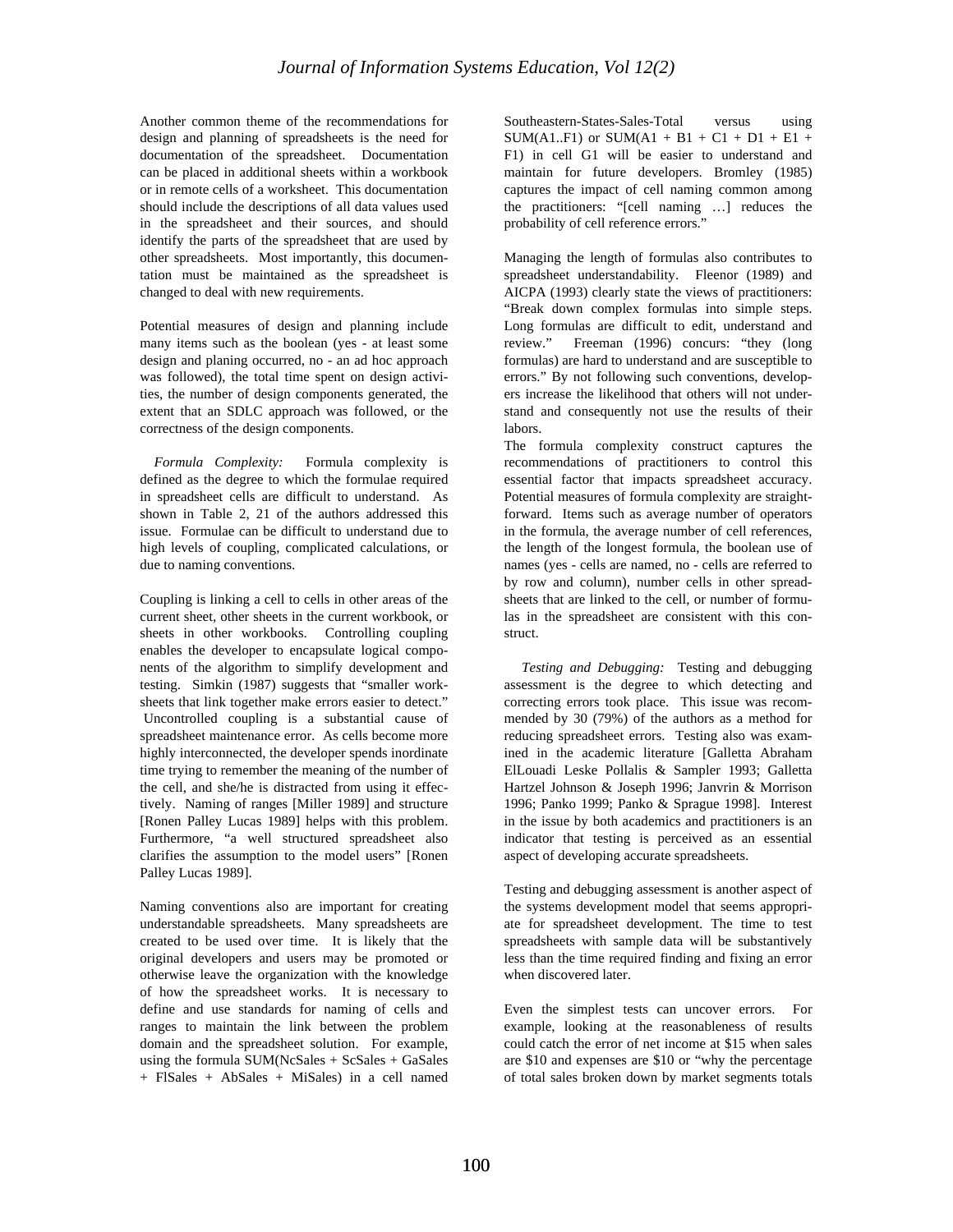312 percent" [Pearson 1988], or testing to determine if the data entered is text or numeric [Floyd Walls & Marr 1995].

An important component of testing and debugging is the use of test data with known values to ensure spreadsheet accuracy. Similar to unit or system testing of computer programs, policies and procedures for comparing the spreadsheet to manual calculations, historical or sample data designed to test all aspects of the spreadsheet will uncover errors. Edge and Wilson (1990) stress the importance of an explicit testing plan. "Manual auditing of spreadsheets can rarely be done effectively by the person who developed the software. One option is for the spreadsheet to be tested by inputting actual historical data for which manual results are available."

Potential measures of testing and debugging include many items, such as the boolean (yes - at least some testing occurred, no - no testing occurred), the number of tests conducted, the percentage of the spreadsheet tested, the total time spent testing and debugging, the number of errors corrected, or the extent that a unit, system, and acceptance testing approach was followed.

 *Spreadsheet Accuracy:* Spreadsheet accuracy is defined as the degree to which the spreadsheet is error-free or accurate. The three constructs presented above address a broad range of errors. For example, errors associated with understanding and using the spreadsheet are captured by the design and planning construct, errors associated with calculations and linking the spreadsheets are captured by the formula complexity construct, and errors resulting from a lack of attention to the problem are captured by the testing construct.

Potential measures of spreadsheet accuracy include the boolean (correct - no errors existed, incorrect - at least one error was found), the total number of errors, the number of errors of different types, e.g., linking, calculating, or user oriented errors, or degree the error changed results from correct results. Along with most practitioners, we refer to the idea of spreadsheet accuracy, thus the inverse of these measures are expected to track the construct.

#### 4.2 **Propositions**

The expected influences derived from the practitioner and academic literature were used to define the spreadsheet theory. The propositions are designing and planning, formula complexity, testing and debugging, and spreadsheet accuracy.

*Proposition 1 (P1): Planning and Design positively influences Spreadsheet Accuracy.* The practitioners overwhelmingly agree that increasing the degree that the spreadsheet is planned and designed will increase accuracy of the spreadsheet. The empirical work also suggests that design activities positively influence spreadsheet accuracy [Janvrin & Morrison 1996]. Information systems professionals are commitment to analysis and design activities in the systems development as a field is dramatic. Many methodologies exist for aiding systems developers including data modeling, process modeling, and object modeling. Given the impact of these approaches on systems development, it is inconceivable that adopting similar approaches will not improve the spreadsheet development process and subsequently the accuracy of spreadsheets.

*Proposition 2 (P2): Formula Complexity inversely influences Spreadsheet Accuracy.* Decreasing the degree of complexity in formulas will increase the accuracy of a spreadsheet model. For example, splitting a long formula into smaller parts should make



a formula less complex, and therefore it will be easier to ensure the correctness of each component of the formula.

FIGURE 1: Spreadsheet Error Reduction Model

formula that adds and subtracts 50 different cells could be split into three simple formulas: one to total the cells to be added, one to total the cells to be subtracted and the final formula simply subtracts the second from the first. Systematically applying such a process should increase the accuracy of a spreadsheet. This proposition captures the relationship represented by the idea that a decrease in average formula length will result in fewer errors, *i.e.*, increase accuracy. Practitioners agree on the existence of this relationship. Fleenor (1989) and Feeman (1996) clearly assert the existence of this relationship in quotes used to support the formula complexity construct. Implicitly, Panko and associates test this relationship across studies by reducing problem complexity [Panko 1999; Panko & Halverson 1995]. Finally, a highly similar assertion is the major premise of the field of software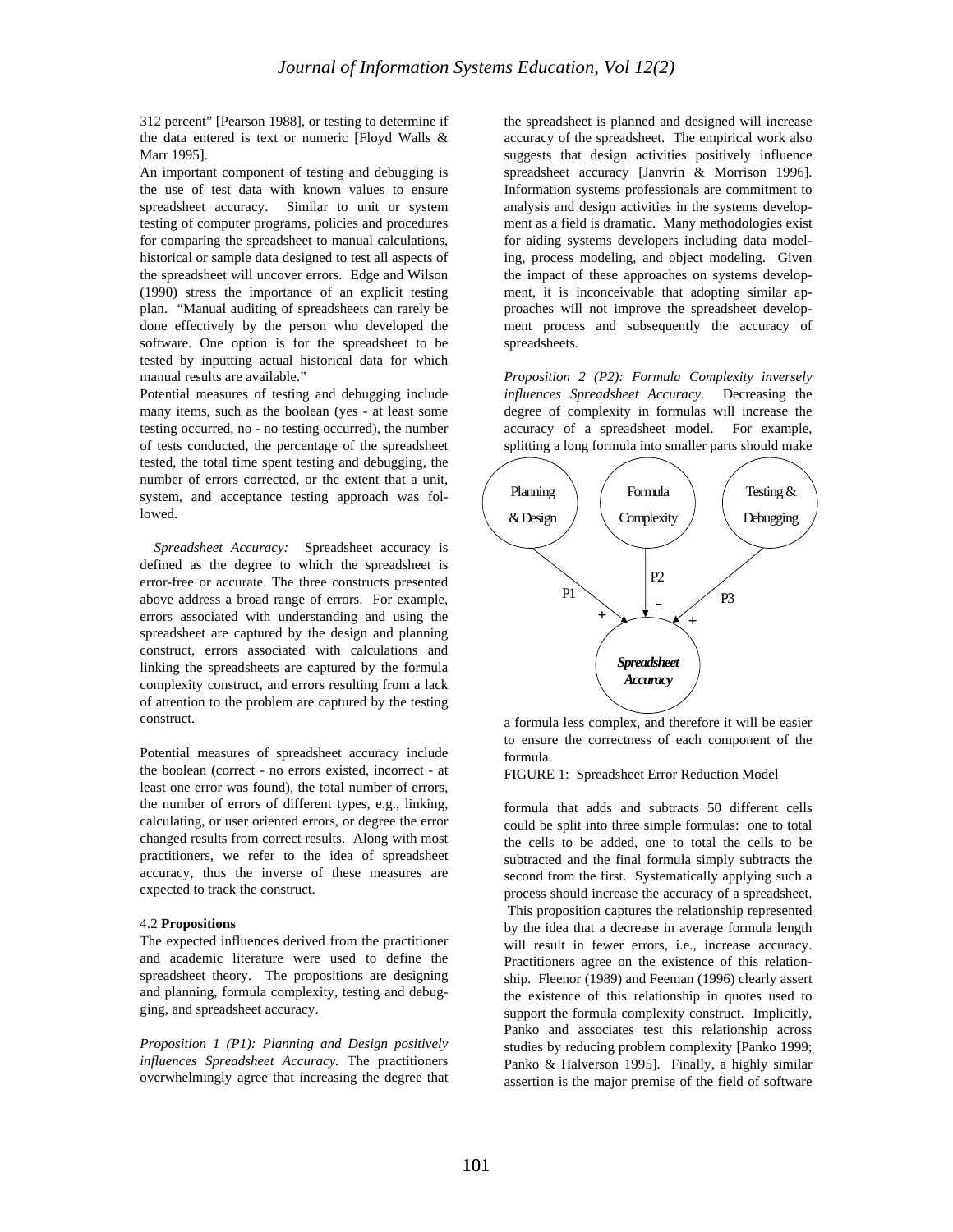complexity measurement, which has been actively researched for decades.

*Proposition 3 (P3): Testing & Debugging positively influences Spreadsheet Accuracy.* Increasing the extent or degree of testing and debugging will increase the accuracy of a spreadsheet. In other words, the more testing and debugging the developers do, the fewer errors should remain in the spreadsheet. Obvious as this may seem to anyone with a programming background, many end-user developers believe their spreadsheets are correct (indeed perfect), so they often ignore or skip testing. Practitioners that recommend testing are unanimous in their support for this proposition. The results of empirical studies that use different types of testing also imply a positive relationship between the testing and debugging construct and the spreadsheet accuracy construct [Janvrin & Morrison 1996; Panko & Sprague 1998].

The constructs and propositions are presented graphically in Figure 1. The design/planning and testing/debugging constructs have positive relationships with the spreadsheet accuracy construct, while the formula complexity construct has an inverse relationship with spreadsheet accuracy.

Other relationships may exist among the constructs. Logically, we expect the design and planning construct will inversely influence the formula complexity construct. That is, as more design and planning occurs, it is likely that problems will be decomposed into smaller components, and these smaller components will likely require simpler formulas. Similarly, we might expect the formula complexity construct would inversely influence the testing and debugging construct. As formulas become less complex they will require less testing to ensure they perform the correct calculations. We do not include these propositions in the theory due to the lack of both empirical support and explicit identification of these relationships by the practitioners.

## **5. DISCUSSION**

The goal of theory is to address questions of *how, when*, and *why* spreadsheet phenomena occur. Research that describes this phenomena address questions of *what* is occurring. In the case of spreadsheet accuracy theory, the phenomena has been identified and described by empirical studies and through the perceptions of expert spreadsheet developers that have published their views and methods. Theory quality is evaluated in terms of consistency with the theoretical ideals of validity, utility, falsifiability, and parsimony [Bacharach 1989]. In the following discussion, we examine how our spreadsheet accuracy theory addresses the how, when, and why questions associated with developing accurate spreadsheets. This is followed by an evaluation of the theory in terms of theoretical ideals.

The theory is complete from a spreadsheet development lifecycle perspective. It includes the need to both design and test spreadsheets. An order exits among the activities associated with constructs. Specifically, design and planning should occur before considering formula complexity, which should occur before testing and debugging. Indeed, if we as a field have learned anything in 30 years of computer programming, these would be the primary issues associated with the success of any programming activity. Thus, the theory addresses the question of when particular activities should be performed.

The techniques identified by the practitioners are activities to be performed "within" each construct. Together it is the techniques that are used implement or influence the construct, which represent the how of the theory, e.g., separating data and user interface areas in design and planning or using names in formulas.

The formula is the essential element of the spreadsheet. It may seem that the cell is the important concept; however, the formulas that use or are placed in that cell that accomplish work in the model. This element illustrates the when of the theory and is explicitly represented in the theory.

The question of why for the phenomena exists also is addressed by the theory in the views of the practitioners. Developers of spreadsheets are often very busy people in the organization. Their development activities occur outside and in addition to their day-today activities. Under these conditions the temptation to take shortcuts where possible, perhaps by skipping design or performing minimal testing, is real.

In addition to addressing the questions of how, when, and why errors occur in spreadsheets, our spreadsheet accuracy theory is consistent with the theoretical ideals of validity, utility, falsifiability, and parsimony. First, a theory must have validity. Validity is defined as "making sense" in terms of the problem. That is, the theory must accomplish what it purports to accomplish and apply to the problem from the perspective of the person that faces the problem in the world. The proposed theory has validity because it was derived from the views of people that develop and use spreadsheets in practice.

Second, theory must have utility. That is, it must be useful for explaining and predicting the phenomena.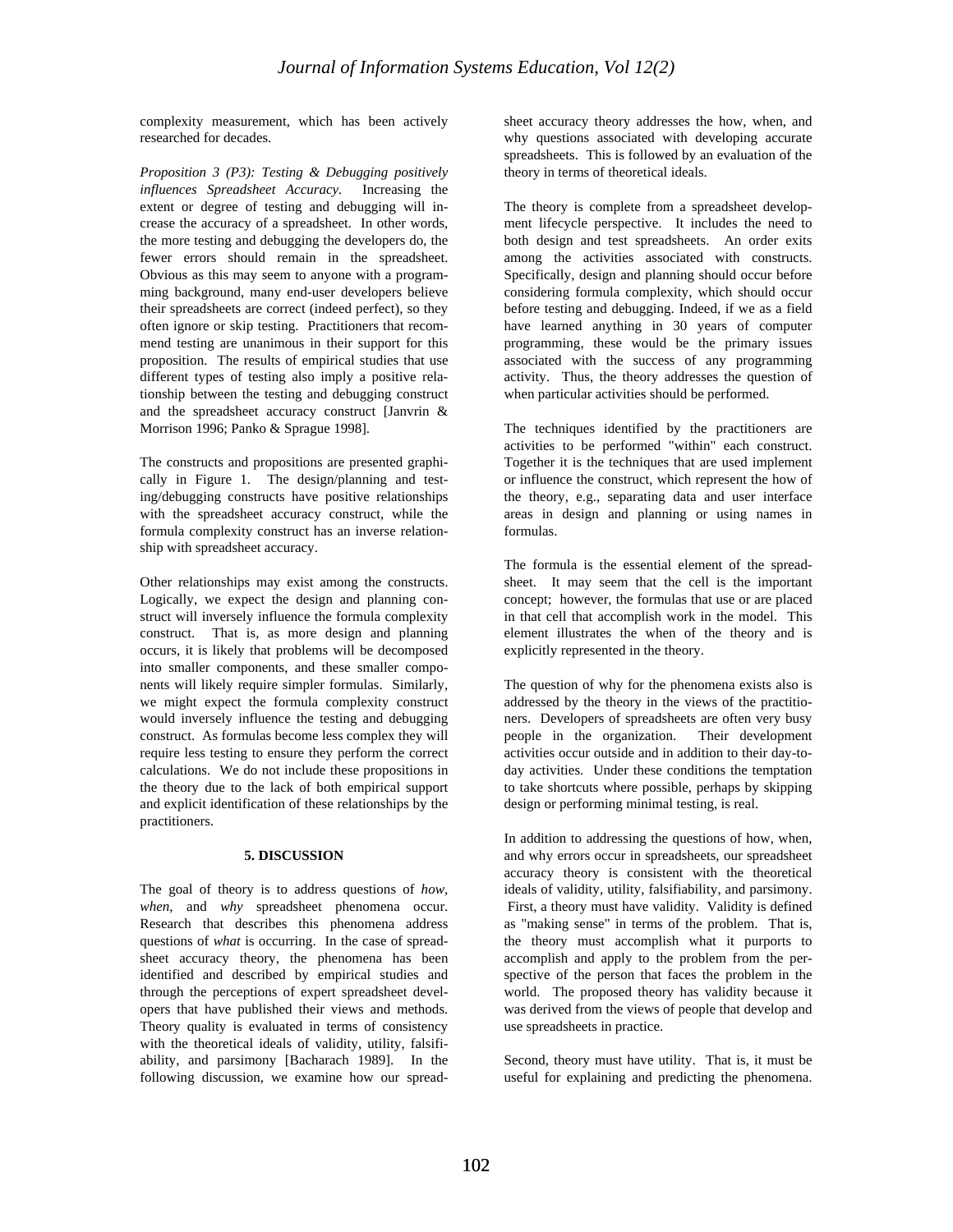In this case, the theory must explain spreadsheet accuracy to be useful. The proposed theory has utility because it specifies direct actions that developers can use to influence each of the constructs and subsequently spreadsheet accuracy. In addition, our theory is useful because it provides for determining the relative influence of each of the constructs on spreadsheet accuracy. Thus, the theory we developed provides for evaluating a broad range of developer actions to understand and integrate their influence on spreadsheet accuracy.

Third, components of the theory must be falsifiable. The constructs and relationships must be sufficiently defined such that they can be demonstrated to be false. The theory is adequately defined because in addition to definitions of the constructs, sample measures have been suggested to clearly present the intent of the theory. For example, Proposition 1 will be shown to be false when developers that do not use any design and planning activities develop spreadsheets with fewer errors than developers that use design and planning activities. A similar approach can be applied to demonstrate the falsifiability of the other propositions. The constructs themselves could be falsified by determining that variations in their values do not contribute to explaining spreadsheet accuracy or by refutation of users in practice. However, this seems remote given the approach adopted for deriving the theory.

Finally, theory must have parsimony. It must have the minimum number of constructs and relationships required for explaining and predicting the phenomena. Spreadsheet accuracy theory fits this characteristic well with only four constructs and three relationships. The convergence from the 32 categories of issues into 3 constructs is more likely to result in too few rather than too many constructs. There may be more constructs to add to the model in the future, however, they are not apparent and we feel it is best to start with a simple manageable model. As the theory is tested and perhaps found lacking in certain respects, it is easier to expand from these core constructs to include new constructs than to redefine or eliminate constructs.

In addition to the research implications of spreadsheet accuracy theory, we expect the theory will be applicable in practice and teaching. In practice, specific tools could be developed to support activities associated with each construct and to provide coordination of activities across constructs. Indeed, simple policies requiring separation of data areas and user interface areas, requiring cell naming, limits on formula length, or documentation of tests conducted would result in more accurate spreadsheets.

Implications for teaching include the benefits of decomposing a large problem into a set of smaller problems and providing a process overview of spreadsheet development. Problem sets can be designed to demonstrate issues resulting from inadequately considering each construct and failing to coordinate across constructs in their development processes. Students should gain a deeper understanding of spreadsheet development from such an instructional approach.

The limitations of the proposed theory are that it is based on a small body of academic literature and is as yet untested. However, linking the theory closely to the views of practitioners should bias results toward utility, which we consider to be desirable. Now that the constructs and propositions have been presented, a more systematic evaluation of spreadsheet accuracy to integrate our current knowledge and to suggest additional issues to consider is possible.

#### **6. CONCLUSION**

This paper presents a spreadsheet accuracy theory which was derived from both empirical and practitioner literature. The theory addresses the questions how, when, and why problems with spreadsheet accuracy occur and provides a context within which progress can be made on this important issue. In addition, the theory is consistent with the theoretical ideals of validity, utility, falsifiability, and parsimony. Future research is required to test many aspects of the proposed theory. This includes tests that use multiple measures to converge on individual constructs as well as tests of propositions.

#### **7. REFERENCES**

- AICPA, 1993, "Assisting clients in developing policies and procedures for electronic spreadsheet applications." American Institute of Certified Public Accountants.
- Alexander, R. A., 1996, "Teaching good systems design for spreadsheet projects." Journal of Accounting Education, Spring, pp. 113-122.
- Amoroso, D., 1994, Decision making using lotus 1-2-3 for windows. New York: McGraw-Hill, Inc..
- Anderson, K., & Bernard, A., 1988, "Micros in accounting: Spreading mistakes." Journal of Accounting and EDP, Winter, pp. 42-45.
- Bacharach, S. B., 1989, "Organizational Theories: Some Criteria for Evaluation." Academy of Management Review, pp. 496-515.
- Bissell, J. L., 1986, "Spreadsheet planning and design." Journal of Accountancy, May, pp. 110-120.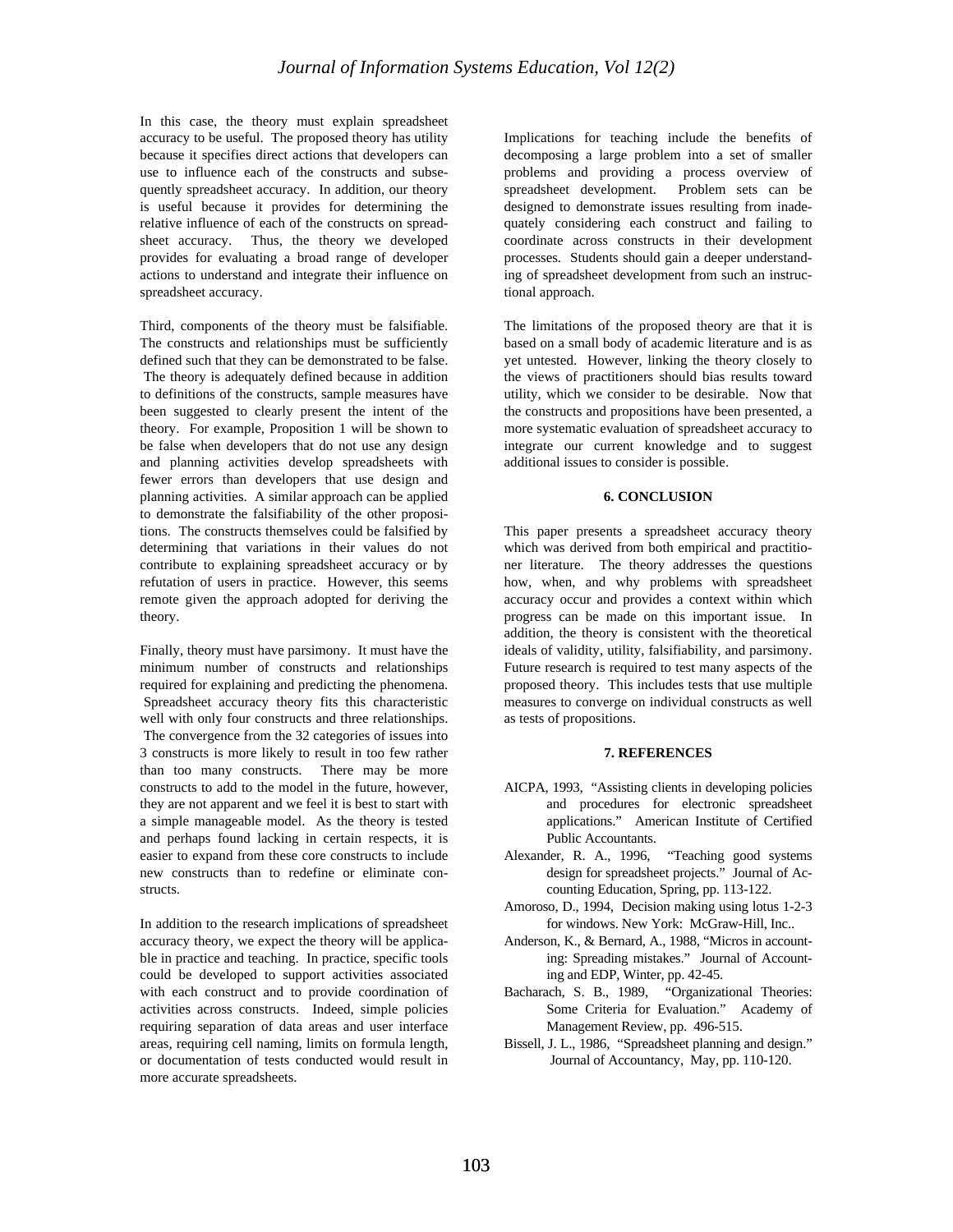- Bromley, R. G., 1985, "Template design and review: How to prevent spreadsheet disasters." Journal of Accountancy, December, pp. 134-142.
- Brown, P., & Gould, J., (1987, "An experimental study of people creating spreadsheets." ACM Transactions on Office Information Systems, July, pp. 258-272.
- Carlberg, C., 1996, "Spreadsheet quirk keeps PC users going in circles." Denver Business Journal, December, 2B.
- Chan, W., 1987, "Sorting out spreadsheets. " Australian Accountant, December, pp. 52-56.
- Connors, S., 1984, "NAAA research." Management Accounting, November, pp. 16-65.
- Connors. S., 1983, "NAAA research." Management Accounting, December, pp. 62-63.
- Cragg, P. G., & King, M., 1993, "Spreadsheet modeling abuse: An opportunity for OR?" Journal of Operational Research Society, August, pp. 743- 752.
- Creeth, R., 1985, "Microcomputer Spreadsheets: Their uses and abuses." Journal of Accountancy, June, pp. 90-93.
- Davies, N., & Ikin, C., 1987, "Auditing spreadsheets." Australian Accountant, December, pp. 54-56.
- Davis, P., 1997, "What computer skills do employers expect from recent college graduates?" Technological Horizons in Education Journal, September, pp. 74-78.
- Dhebar, A., 1993, "Managing the quality of quantitative analysis." Sloan Management, Winter, pp. 69- 75.
- Edge, W. R., & Wilson E. J. G., 1990, "Avoiding the hazards of microcomputer spreadsheets." Internal Auditor, April, pp. 35-39.
- Fleenor, W. C., & Crain, J. L., 1989, "Standardizing spreadsheet designs." CPA Journal, October, pp. 81-84.
- Floyd, B. D., Walls, J., & Marr, K., 1995, "Managing spreadsheet model development." Journal of Systems Management, May/June, pp. 43, 68.
- Freeman, D., 1996, "How to make spreadsheets errorproof." Journal of Accountancy, May, pp. 75- 77.
- Freese, L., 1972, "Cumulative sociological knowledge." American Sociological Review, pp. 472-482.
- Galletta, D. F., Abraham, D., El Louadi, M., Lekse, W., Pollalis, Y. A., & Sampler, J. L., 1993, "An empirical study of spreadsheet error-finding performance." Accounting Management Information Technology, pp. 79-95.
- Galletta, D. F., Hartzel, K. S., Johnson, S., & Joseph, J. L., 1996-1997, "Spreadsheet presentation and error detection: an experimental study." Journal of Management Information Systems, Winter, pp. 45-63.
- Glaser, B. G., & Strauss, A., 1967, The discovery of grounded theory. Chicago: Aldine.
- Godfrey, K. & Flatau, A., 1995, "Computing error at Fidelities' Magellan Fund." The Risks Digest, January.
- Grupe, F., 1985, "Tips for better worksheet documentation." Lotus, August, pp. 68-70.
- Grushcow, J., 1985, "Avoid these common spreadsheet errors." Lotus, July, pp. 59-62.
- Hassinen K., Sajaniemi, J., & Vaisanen, J., 1988, "Structured spreadsheet calculation." Proceedings of the IEEE Workshop on Languages for Automation, pp. 129-133.
- Hassinen, K., 1988, "An experimental study of spreadsheet errors made by novice spreadsheet users." Department of Computer Science, University of Joensuu, PO Box 111, SF-80101 Joensuu, Finland.
- Hayden, R. L., & Peters, R. M., 1989, "How to ensure spreadsheet integrity." Management Accounting, April, pp. 30-33.
- Heagy, C. D., & McMickle, P. L., 1988, "An empirical investigation of the accounting systems course: Academic practice versus practitioner needs." Issues in Accounting Education, Spring, pp. 96- 107.
- Heagy, C. D., & Gallun, R. A., 1994, Recommended microcomputer knowledge for accounting graduates: A survey. Journal of Accounting Education, pp. 205-210.
- "How personal computers can trip up executives." 1984, Business Week, September, pp. 94-102.
- Janvrin, D., and Morrison, J., 1996, "Factors influencing risks and outcomes in end-user development." Proceedings of the Twenty-Ninth Hawaii International Conference on System Sciences, January, pp. 346-355.
- Jones, J. M., 1986, "Decision analysis using spreadsheets." European Journal of Operational Research, pp. 385-400.
- Kee, R. C., & Mason, Jr, J. O., 1988, "Preventing errors in spreadsheets." Internal Auditor, February, pp. 42-47.
- Kiely, T., 1996, "Spreadsheet risk: How and why to build a better spreadsheet." Harvard Business Review, September, pp. 10-12.
- Knight, B., 1992, "The data pollution problem." ComputerWorld, pp. 81-83.
- Krull, A., 1989, "Computer rip-offs and foul-ups: Is management to blame?" EDPACS, May, pp. 10-14.
- Lee, D. M. S., 1986, "Usage pattern and sources of assistance for personal computer users." MIS Quarterly, pp. 313-325.
- Marcella, A., Jr., 1989, "Application reviews of enduser spreadsheet design." EDPACS, October, pp. 10-14.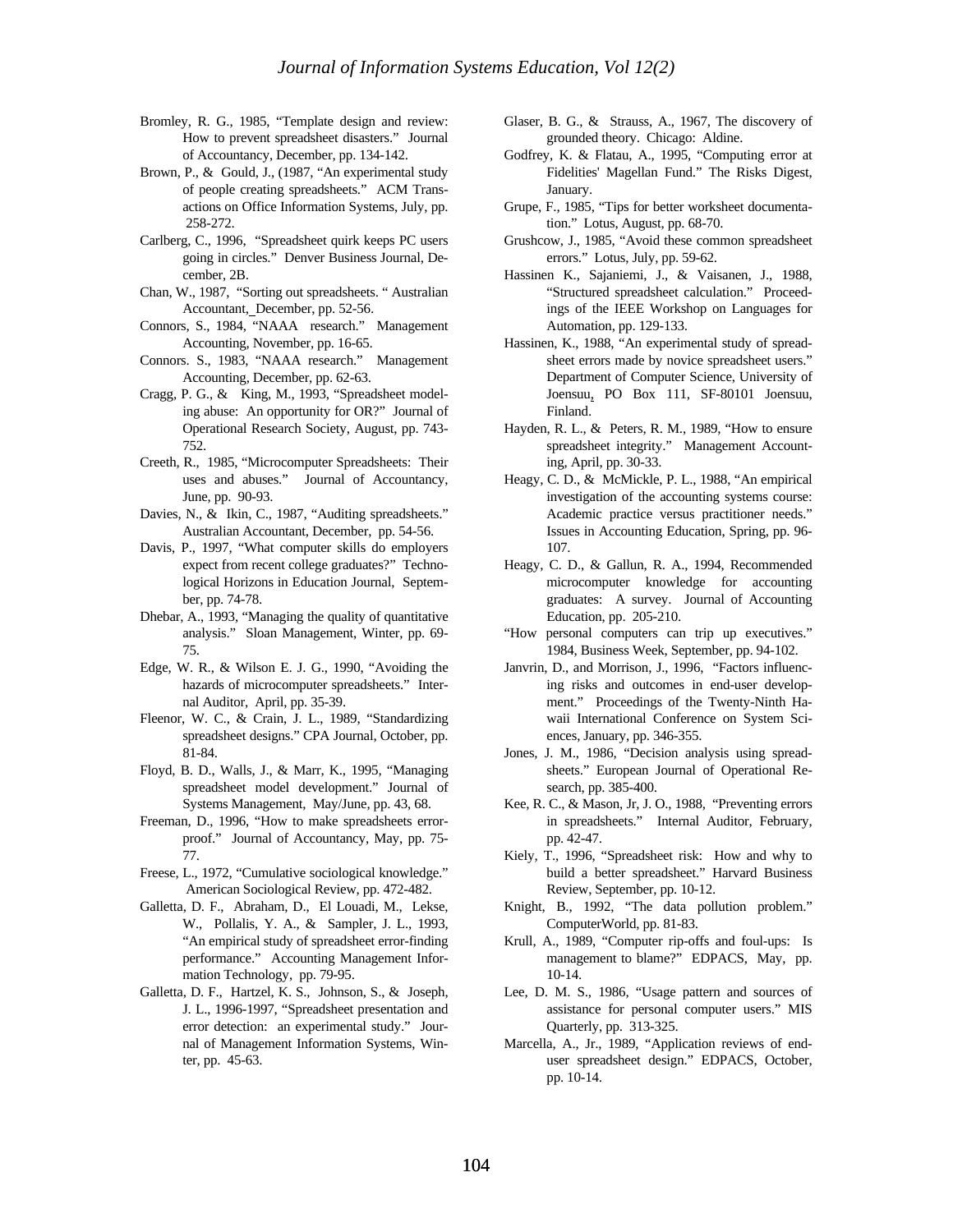- Marchand, M. G., 1995, "Successful spreadsheets." Supervisory Management, October, pp. 3.
- Miller, S. E., 1989, "8 ways to avoid worksheet errors." Lotus, pp. 50-53.
- Mingers, J., 1991, "The content of MSc operational research courses: results of a questionnaire of OR groups." Journal of Operational Research Society, pp. 375-385.
- Panko, R. R., 1995, "Finding spreadsheet errors; most spreadsheet models have design flaws that may lead to long-term miscalculations." Informationweek, May, pp. 100.
- Panko, R. R., 1996, "Hitting the wall: Errors in developing and debugging a "simple" spreadsheet model." Proceedings of the Twenty-Ninth Hawaii International Conference on System Sciences, January, pp. 356-363.
- Panko, R. R.,. 1999, "Applying Code Inspection to Spreadsheet Testing." Journal of Management Information Systems, 159-176.
- Panko, R. R., & Halverson, Jr., R. P., 1994, "Individual and group spreadsheet design: Pattern of errors." Proceedings of the Twenty-Seventh Hawaii International Conference on System Sciences, January, pp. 4-10.
- Panko, R. R., & Halverson, Jr., R. P., 1995, "Are three heads better than one? (at reducing errors in spreadsheet development)." working paper.
- Panko, R. R., & Halverson, Jr., R. P., 1997, "Are two heads better than one? (at reducing errors in spreadsheet modeling)." Office Systems Research Journal, Spring.
- Panko, R. R., & Hicks, L(1995). Capital budgeting spreadsheet code inspection at NYNEX.
- Panko, R. R., & Sprague, Jr., R. H., 1998, "Hitting the wall: Errors in developing and code inspecting a "simple" spreadsheet model." Decision Support System, pp. 337-353.
- Pearson, R., 1988, "Lies, damned lies, and spreadsheets. " Byte, December, pp. 299-304.
- Pratt, M. J., & Coy, D., 1988, "'TIMADS' to avoid spreadsheet model grief." Accountant's Journal, November, pp. 34-36.
- Ronen, B., Palley, M. A., & Lucas, H. C., Jr., 1989, "Spreadsheet analysis and design." Communications of the ACM, pp. 84-93.
- Savage, H. M., 1991. "Document that spreadsheet!" Management Accounting, November, pp. 52-57.
- Savage, S., 1997, "Weighing the pros and cons of decision technology in spreadsheets." ORMS Today Online Edition, Feburary, pp 1+.
- Savitz, E. J. (1994). Magellan loses its compass. Barron's, 84 (50), 35.
- Schultheis, R., & Sumner, M. (1994). The relationship of application risks to application controls: A study of microcomputer-based spreadsheet ap-

plications. Journal of End User Computing, 6 (2), 1-18.

- Simkin, M. G., 1987, "Micros in accounting: How to validate spreadsheets." Journal of Accountancy, pp. 130-138.
- Stang, D. 1987, "Spreadsheet disasters I have known. " Information Center, (November, pp. 26-30.
- Stewart, W. & Flanagan, J., 1987, "Spreadsheets design." Australian Accountant, pp. 56-60.
- Waller T. C., & Gallun, R. A., 1985, "Microcomputer competency requirements in the accounting industry: A pilot study. Journal of Accounting Education, pp., 31-40.
- Watt, P., 1985, "The power and pitfalls of electronic spreadsheets." Government Finance Review, August, pp. 32-33.
- Wittig, G. R., 1990, "Spreadsheet design: Role of introductory documentation in creating spreadsheets." Library Hi Tech News, pp. 61-67.
- Yoon, Y. (1995). Applications-oriented spreadsheet instruction in financial model building: An extension. Financial Practice & Education, 143- 147.
- Zhao, J. J. (1997). Computer end-user skills needed by business professionals now and toward 2000. Journal of Computer Information Systems, 37 (4), 24-29.



S. E. Kruck is an Assistant Professor in the College of Business at James Madison University and teaches in the Computer Information Systems Program. Dr. Kruck received a Ph.D. from the Department of Accounting

and Information Systems at Virginia Polytechnic and State University and has published articles in Journal of Computer Information System, Journal of End User



Computing, and Journal of Accounting Education.

Steven D. Sheetz is an Assistant Professor of Accounting and Information Systems at the Pamplin College of Business at Virginia Polytechnic and State University. He received his

Ph.D. in Information Systems from the University of Colorado. He has published articles in Decision Support Systems, International Journal of Human-Computer Studies, Journal of Management Informa-tion Systems, Journal of Systems and Software, and Object-Oriented Systems.